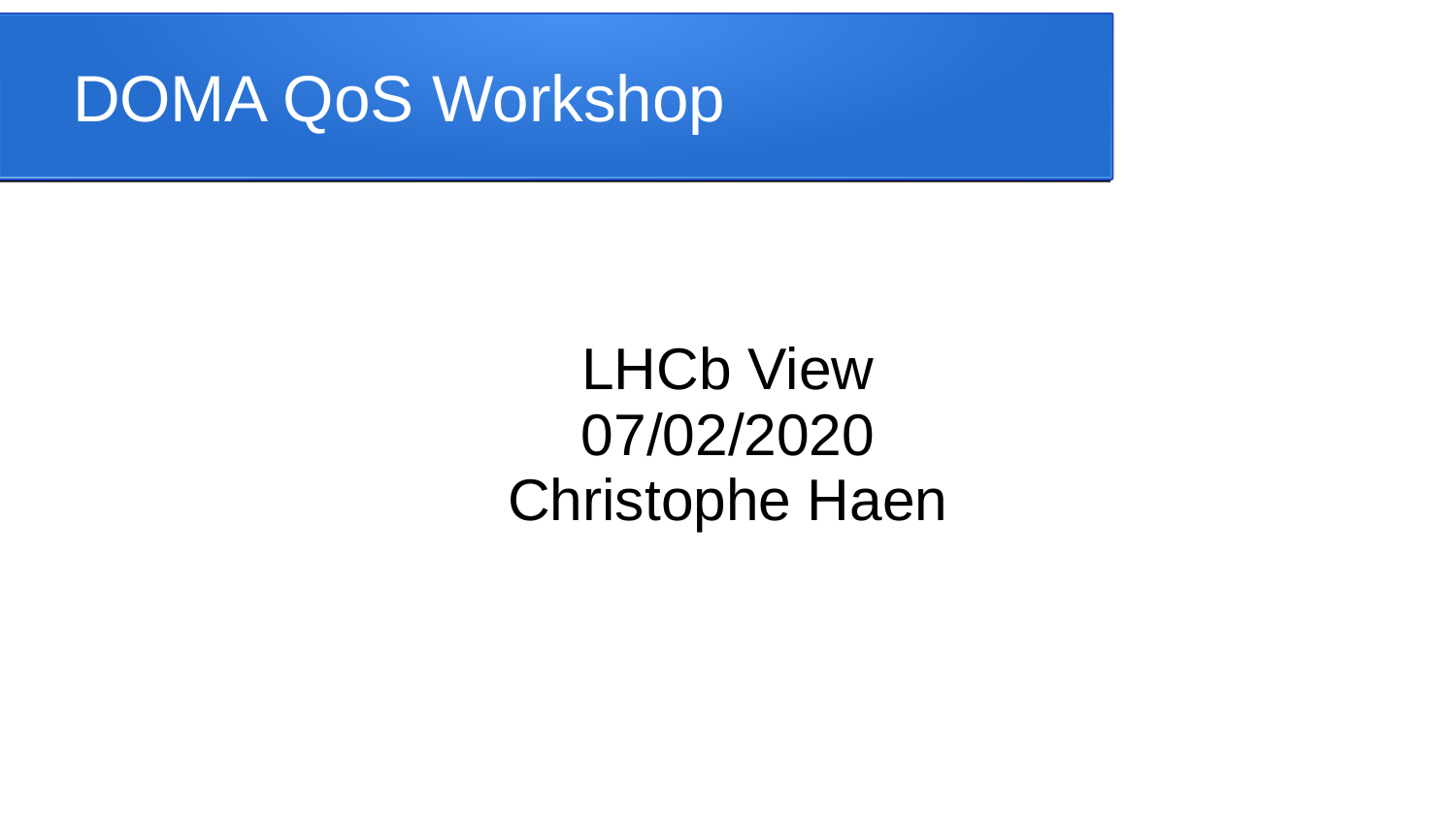

#### LHCb workflows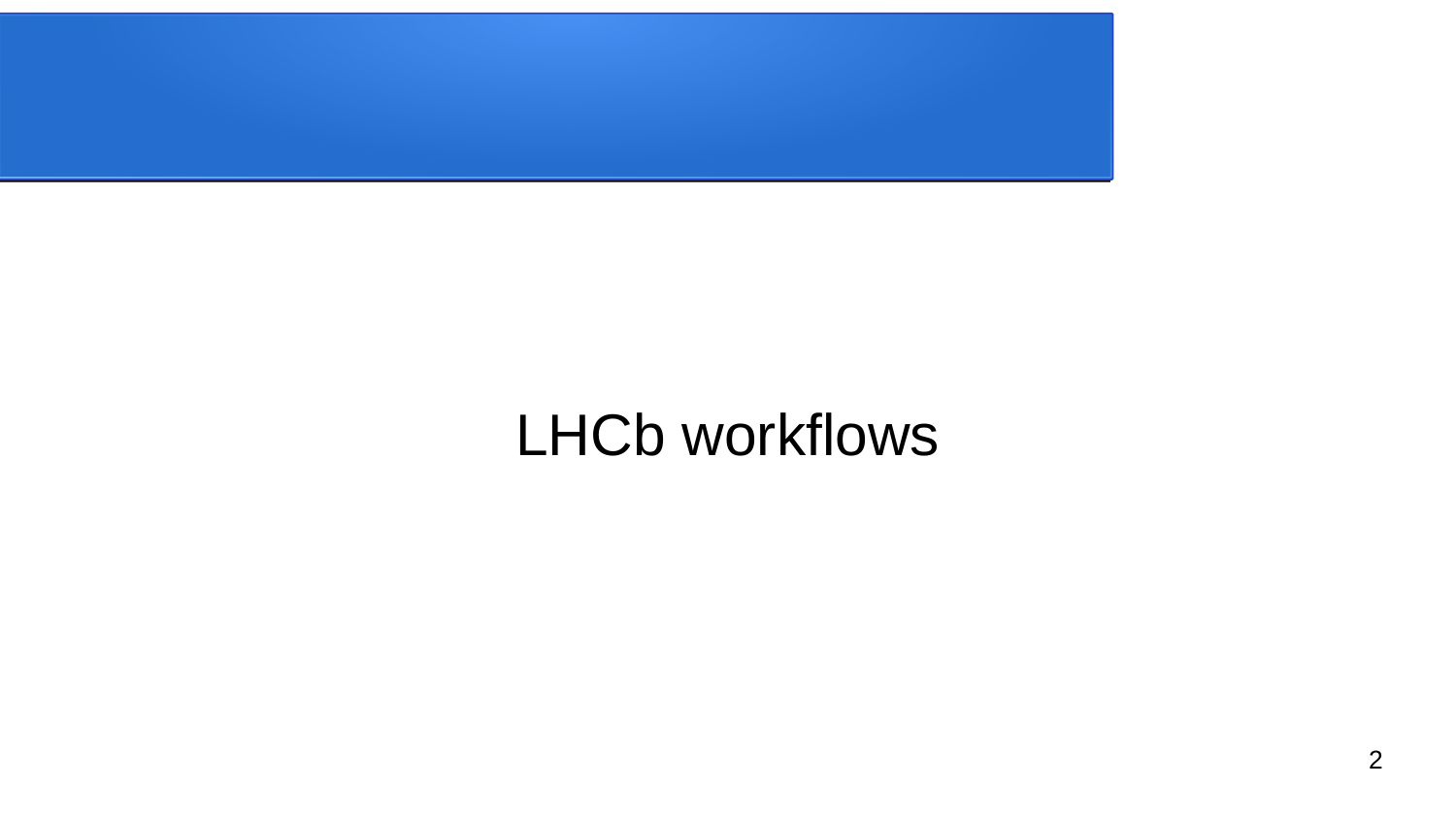#### LHCb current workflow: MC



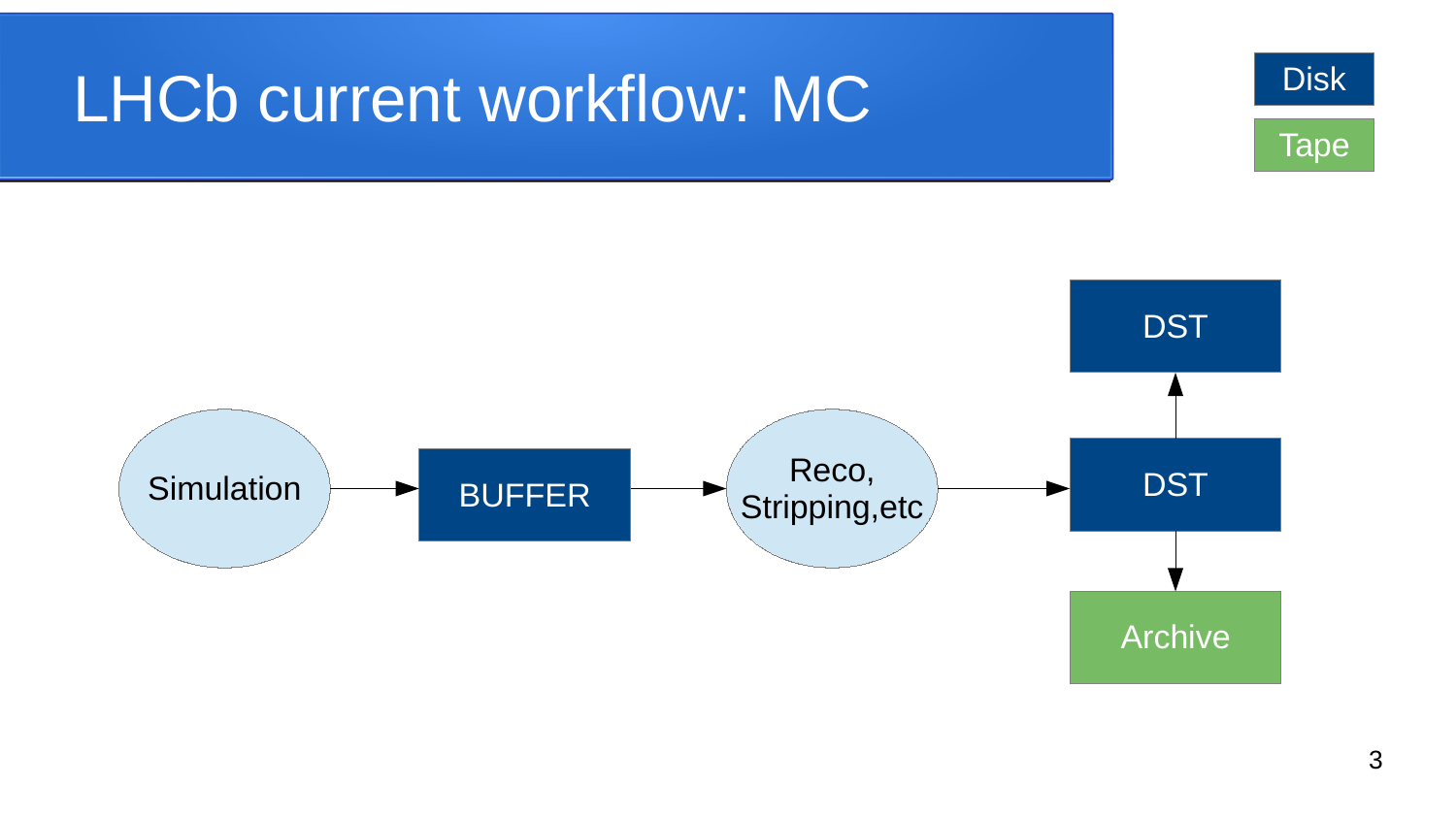### LHCb current workflow: Turbo





Archive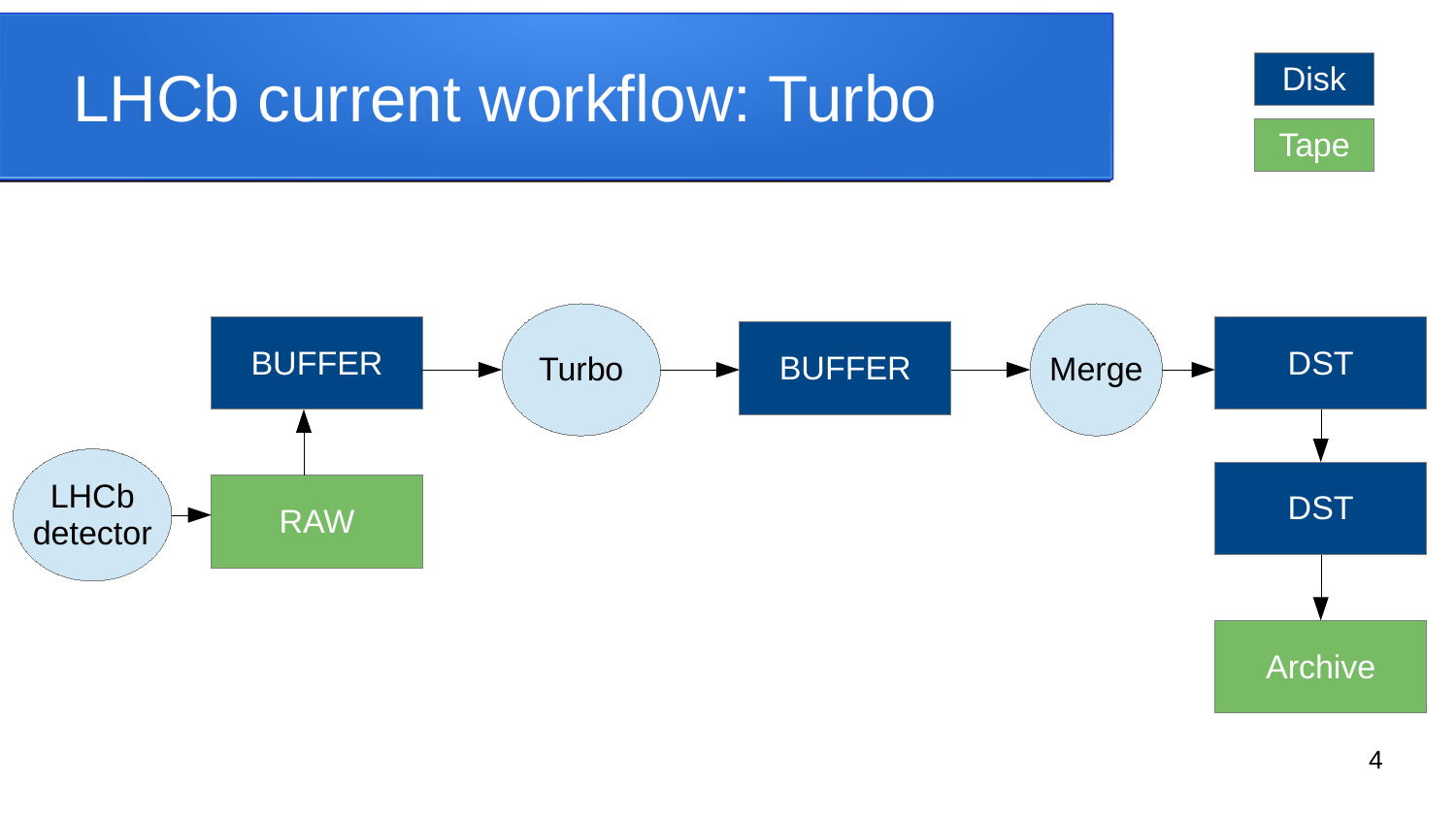#### LHCb current workflow: Full



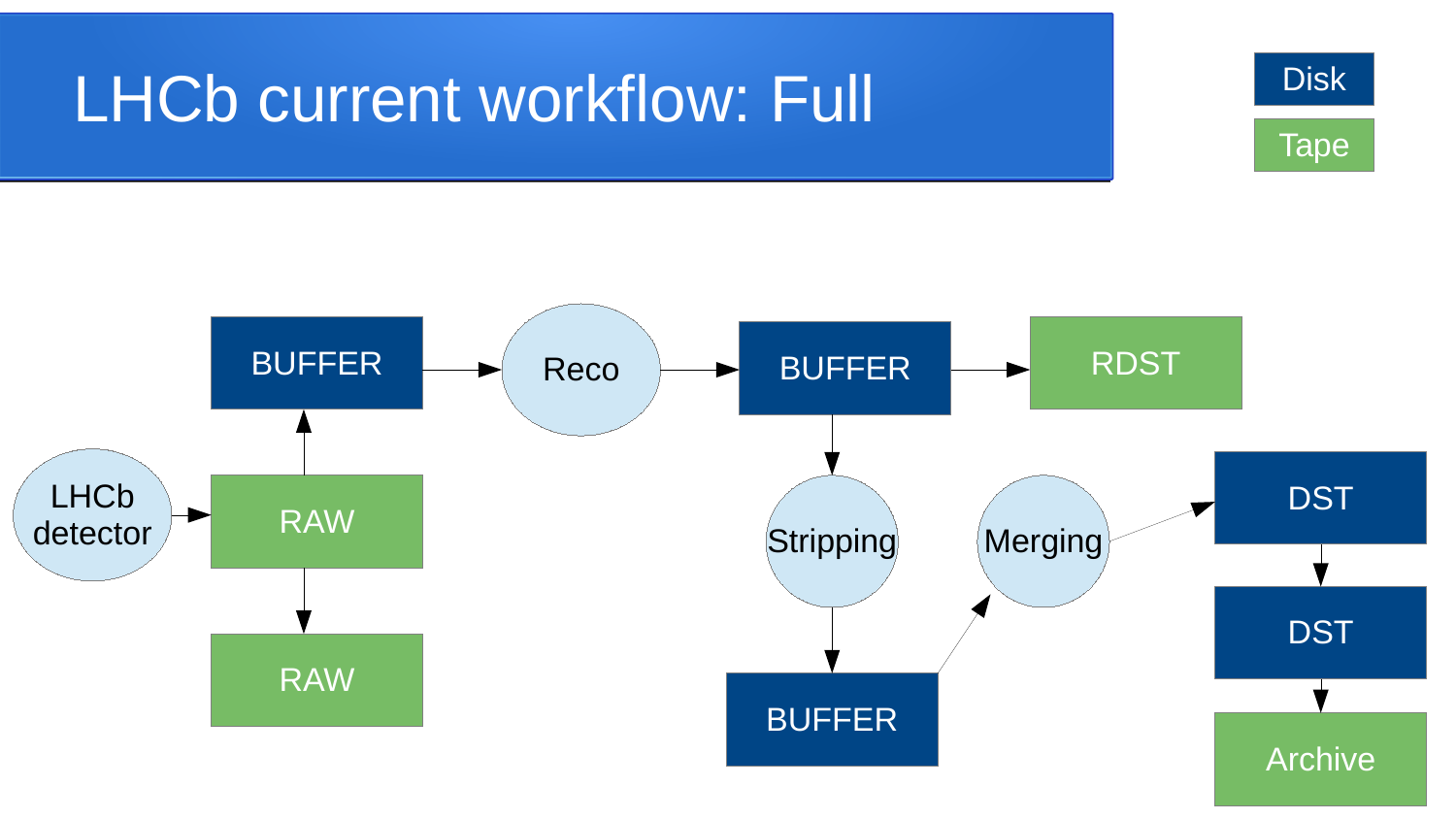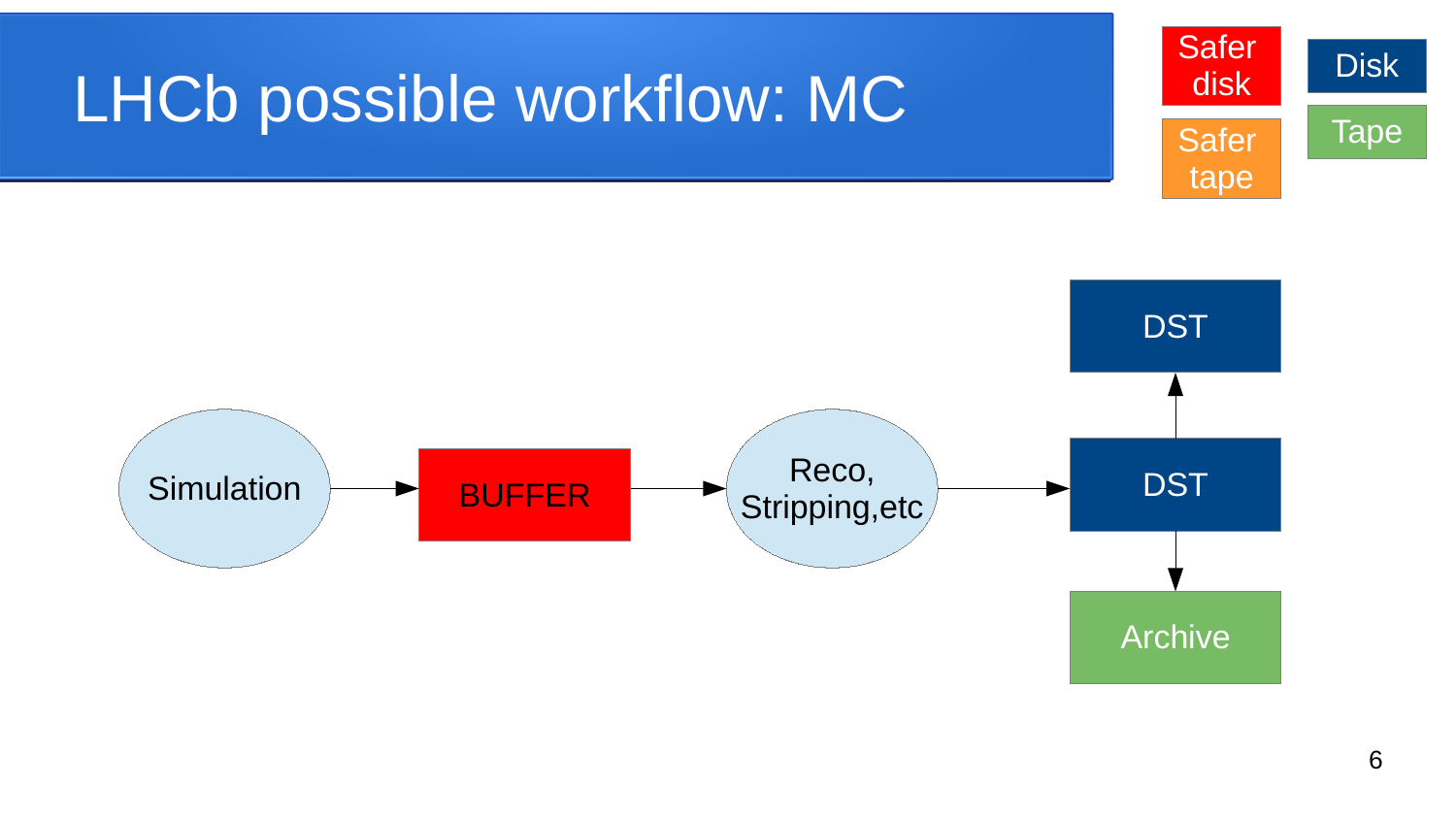### LHCb possible workflow: Turbo





Archive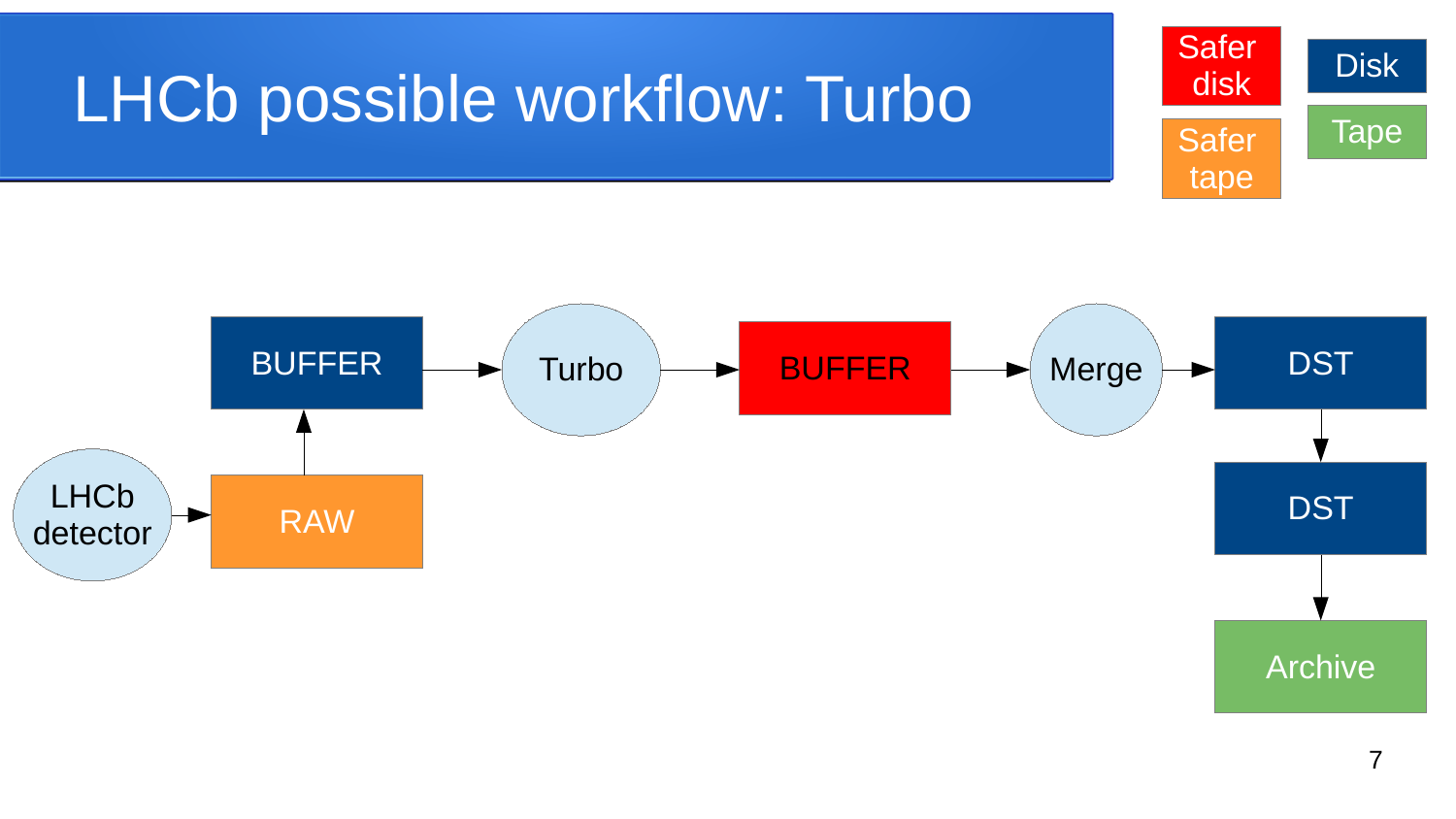#### LHCb possible workflow: Full



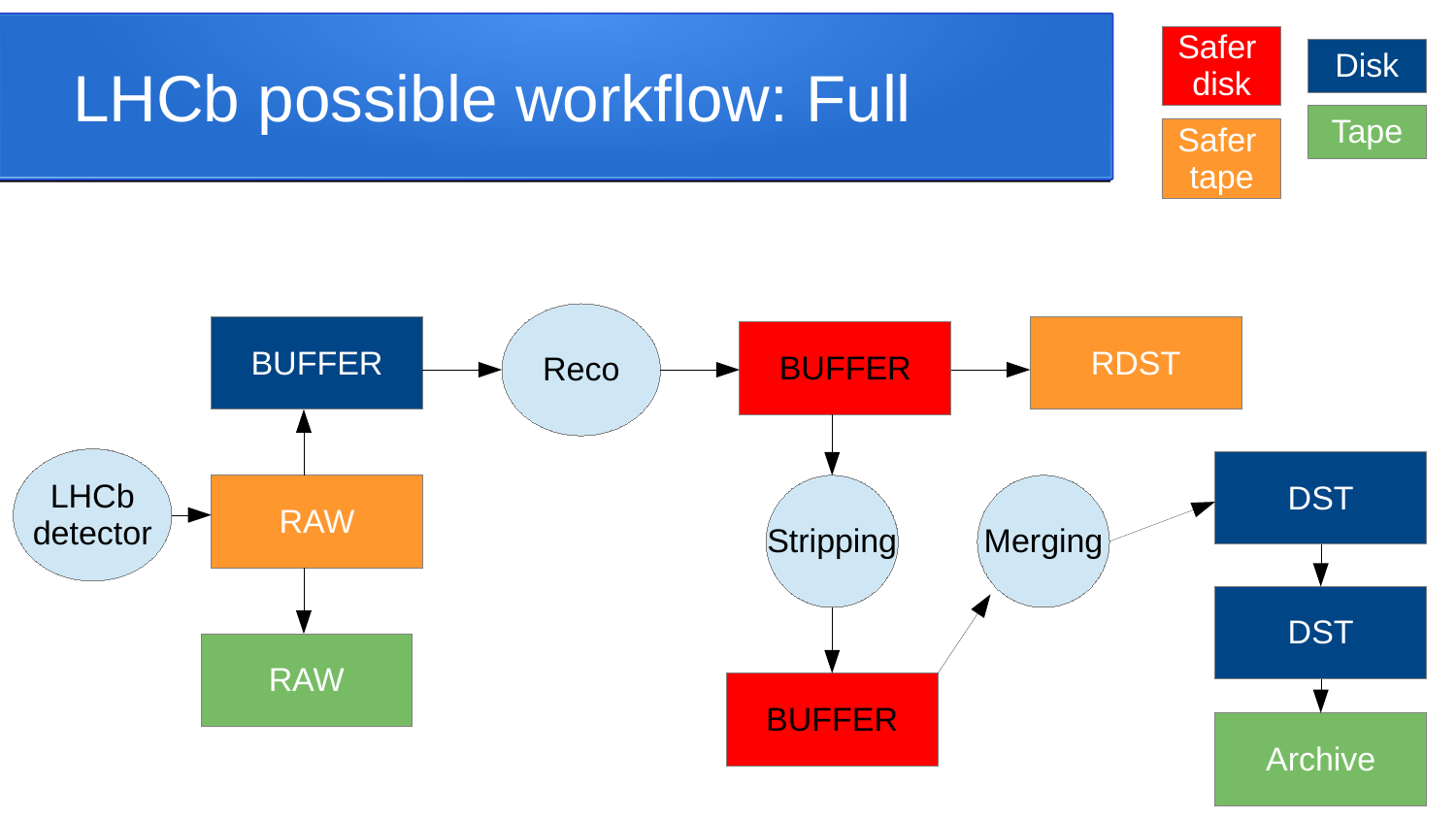

#### General comments on the White paper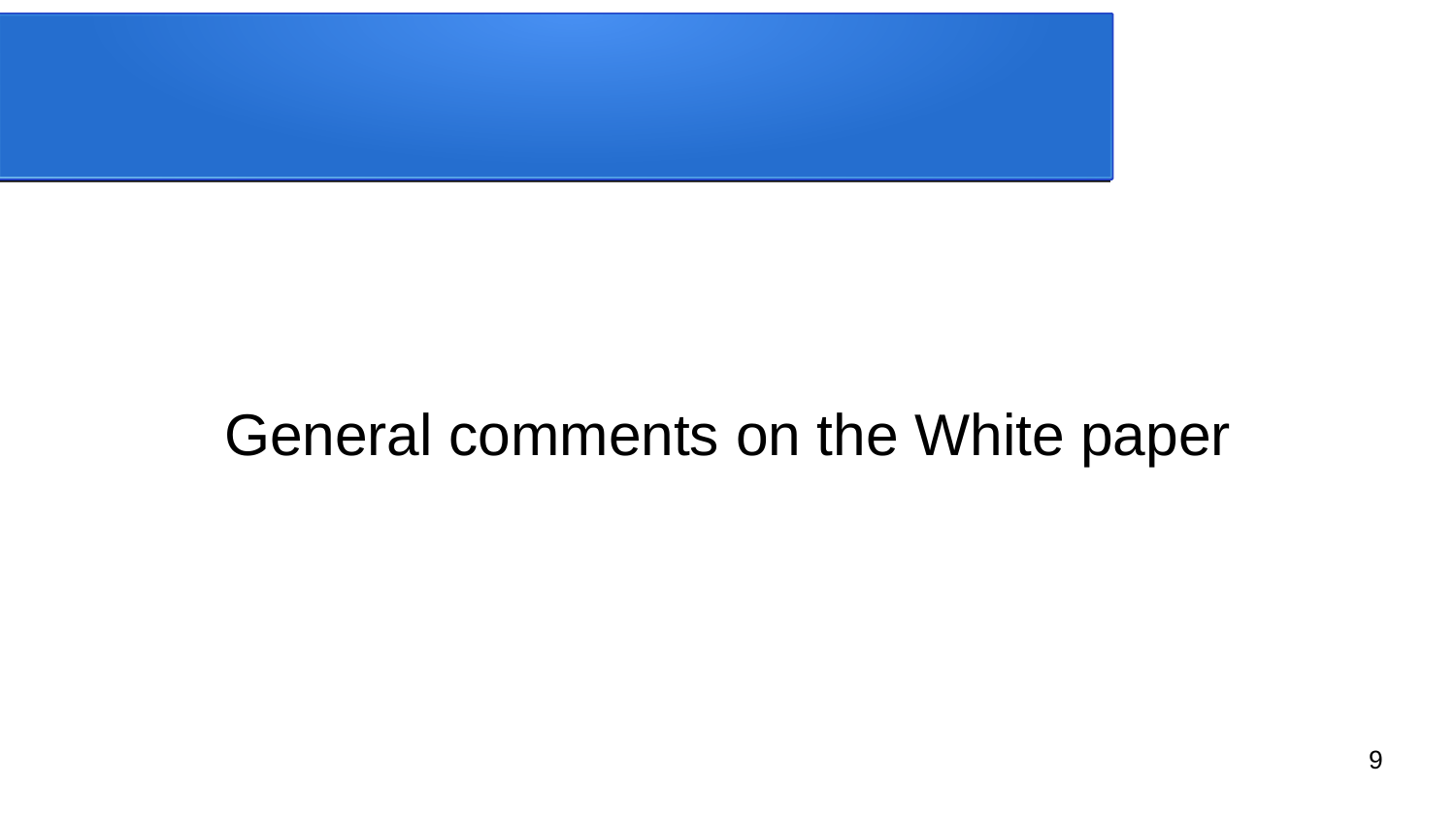# Kudos !!

- Well done
- $\cdot$  Encompasses a lot of the aspects
- Opens the door to a lot of innovations, improvements (and cost savings…)
- Does not contain insane ideas that requires 50 FTE years to have a prototype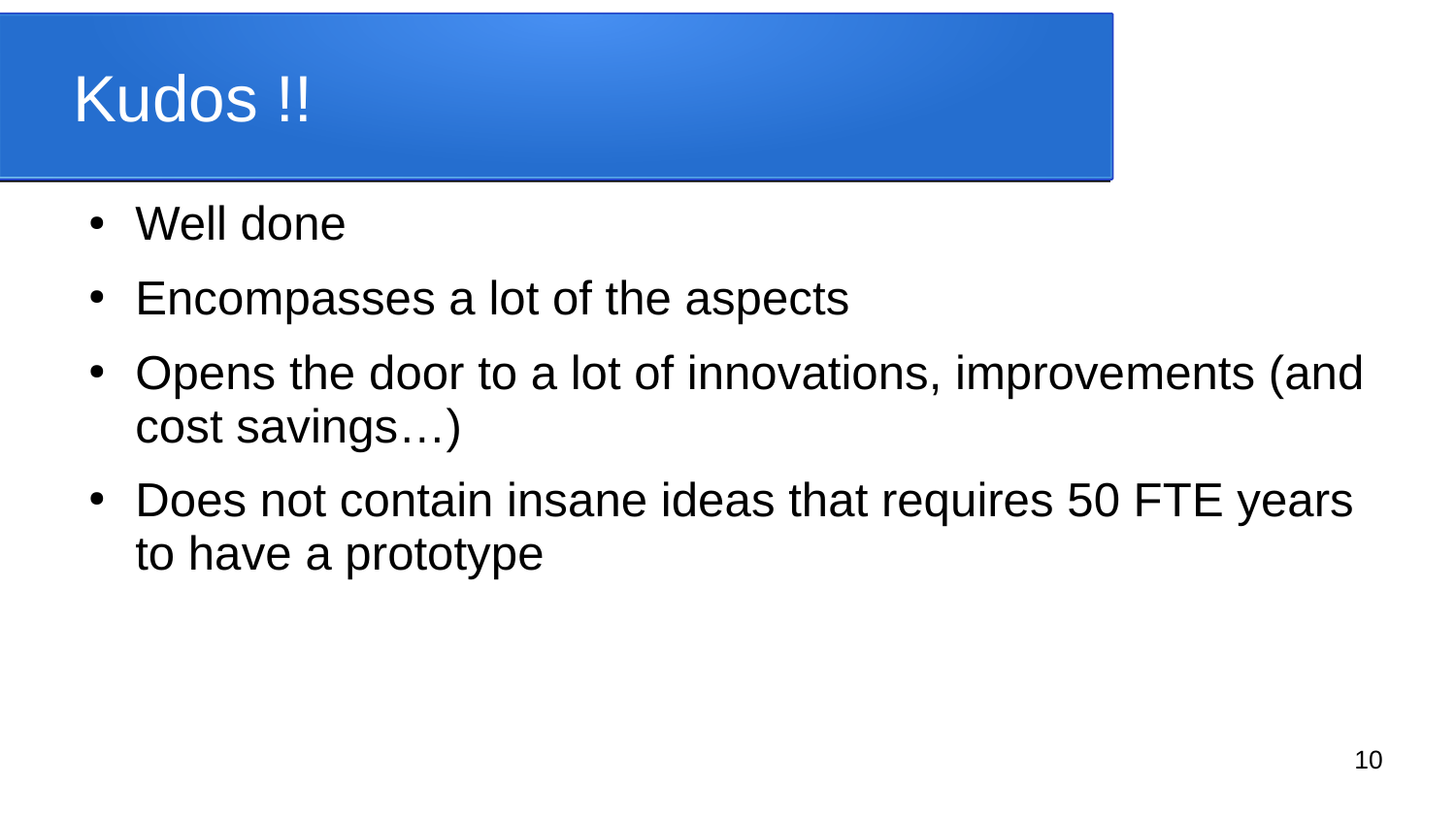# **Caching**

- Mostly out of QoS
- Very difficult topic
	- Tricky to make efficient (how many re-read over which period of time, file size, cache size, etc)
	- Settings are site dependent
	- Caches work at file level, VOs work at dataset level
	- If there is a cache in front of the storage, it has to be automatic, tuned by the site admins
- Probably no use in LHCb:
	- Not enough re-read
	- Applications not IO bound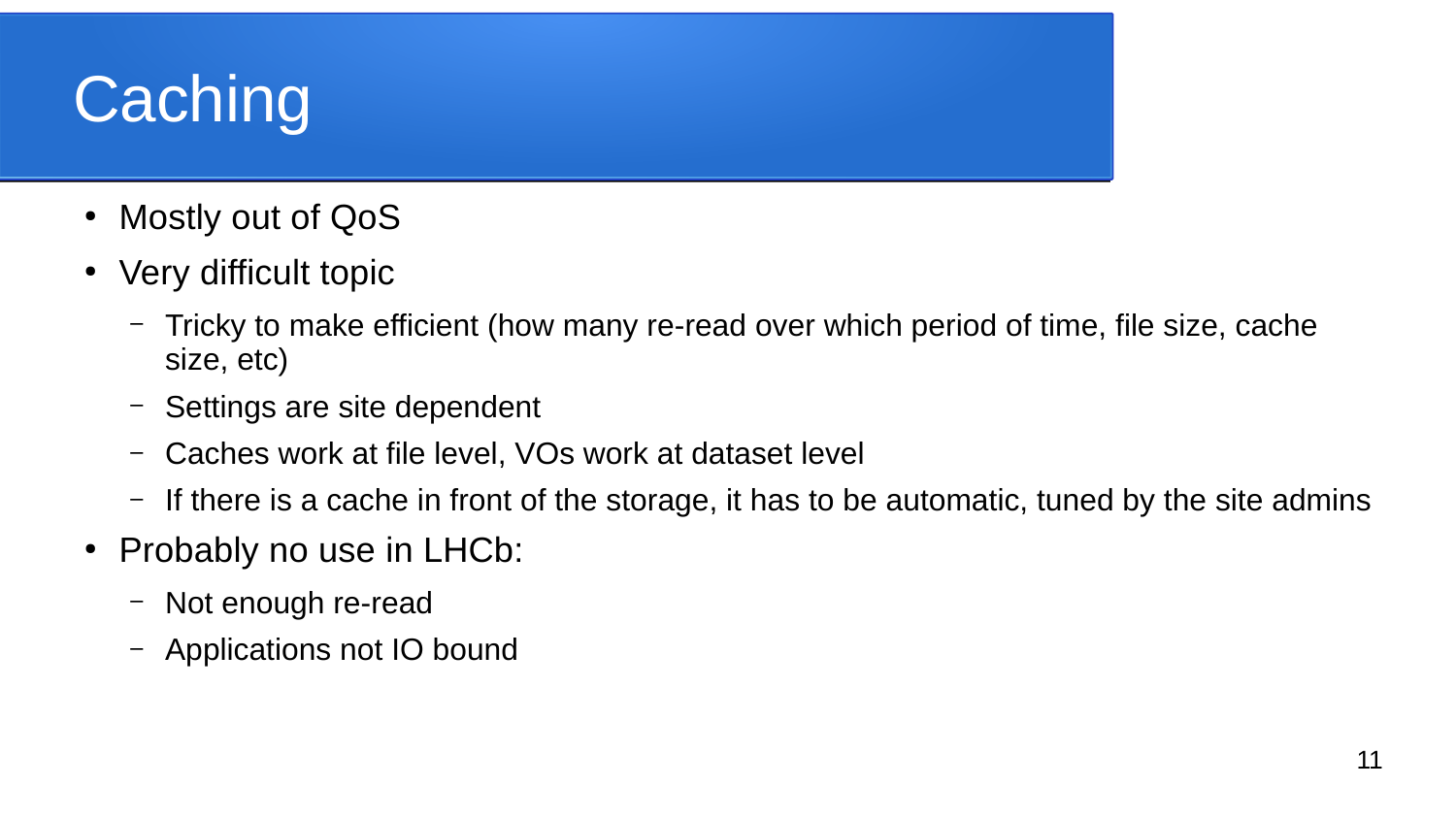# Media & related projects

- Underlying & grouping media:
	- VO should not really care
	- Acknowledge that performance is not the only way to evaluate hardware (see Pledge comments)
- Related projects:
	- Is there going to be a "global white paper" ?
	- Data carousel: done in LHCb for restripping for 6 years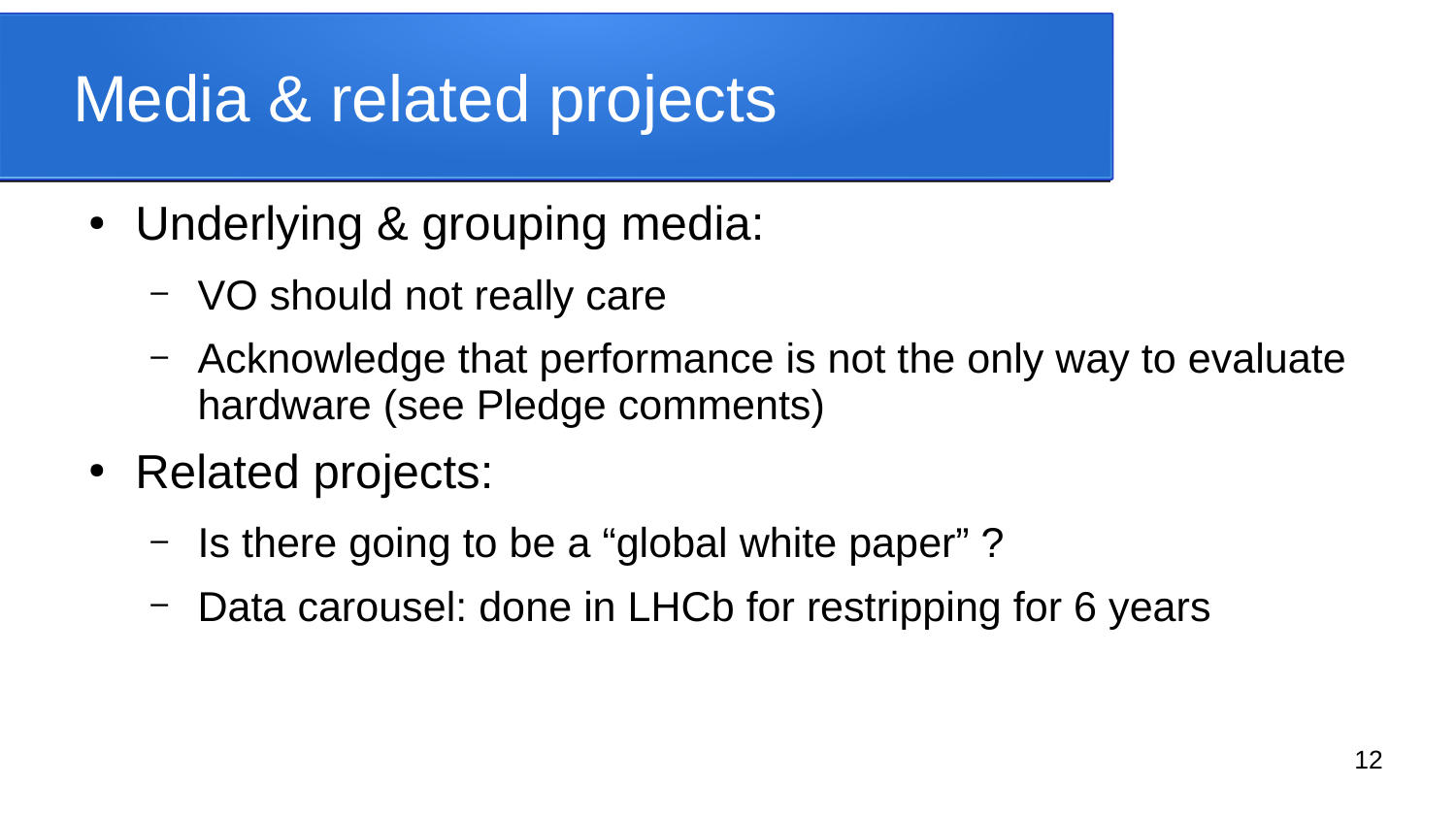### Storage abstraction

- "transitions are only possible by copying data"
	- Yes !
	- Aggregate Storage QoS classes: smells very much like SRM to me
- "Optimal block size, parallel streams, etc"
	- Can't be expected from a VO for all sites: gfal2 negotiation ?
	- Great feature though (Feature request from 2016 https://its.cern.ch/jira/browse/DMC-905)
- "Geographically distributed storage"
	- Not clear to me
	- If abstracted by storage, should be invisible to the VO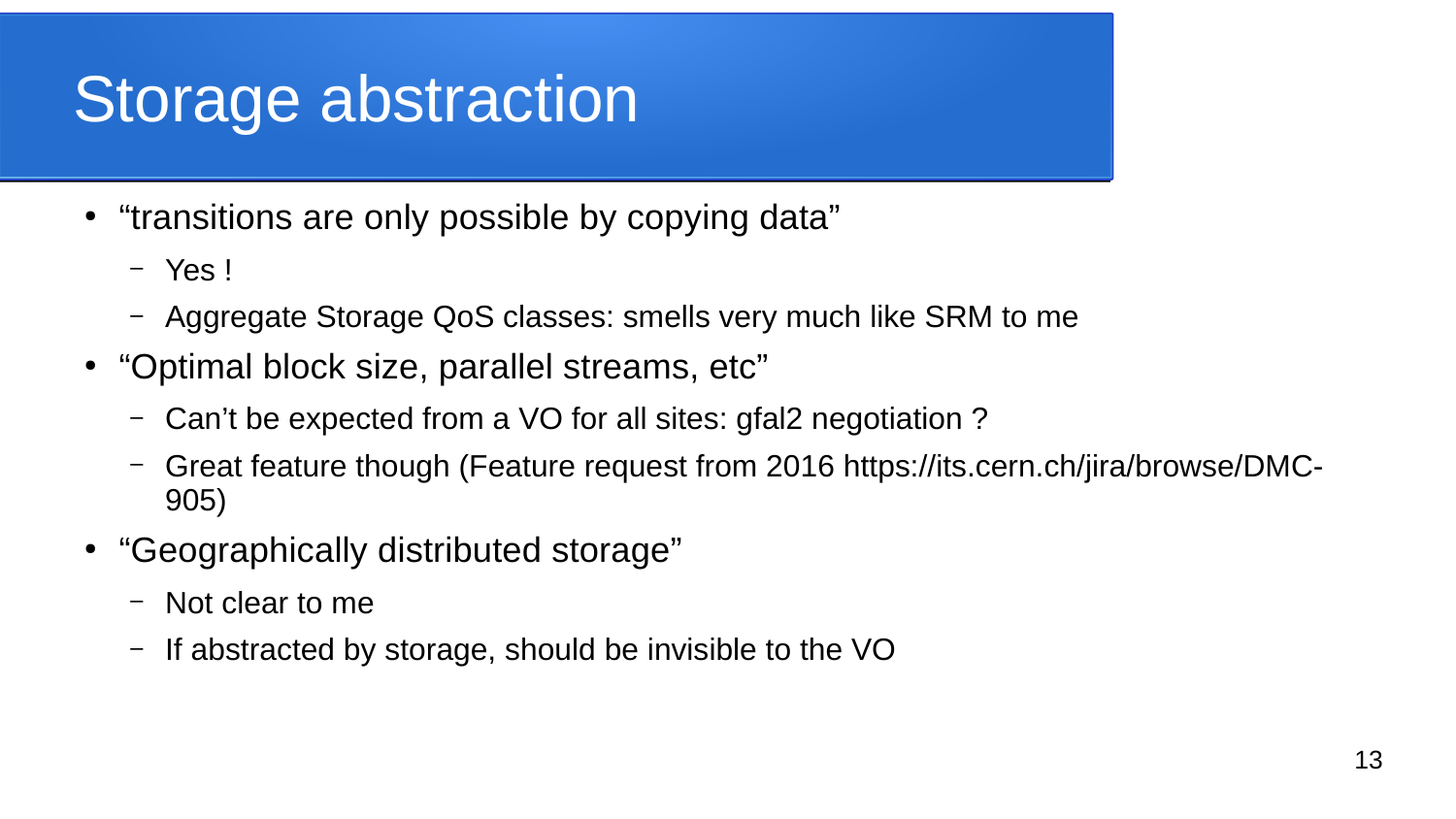# QoS orchestration and the VO view

- "Manual approach is perhaps the simplest [...] but will become unmanageable as the number of Storage QoS classes increases"
	- You certainly do not want that !!
	- Already no agreement on Information System (Glue, Glue2, GoCDB, CRIC, Carrier pigeon … )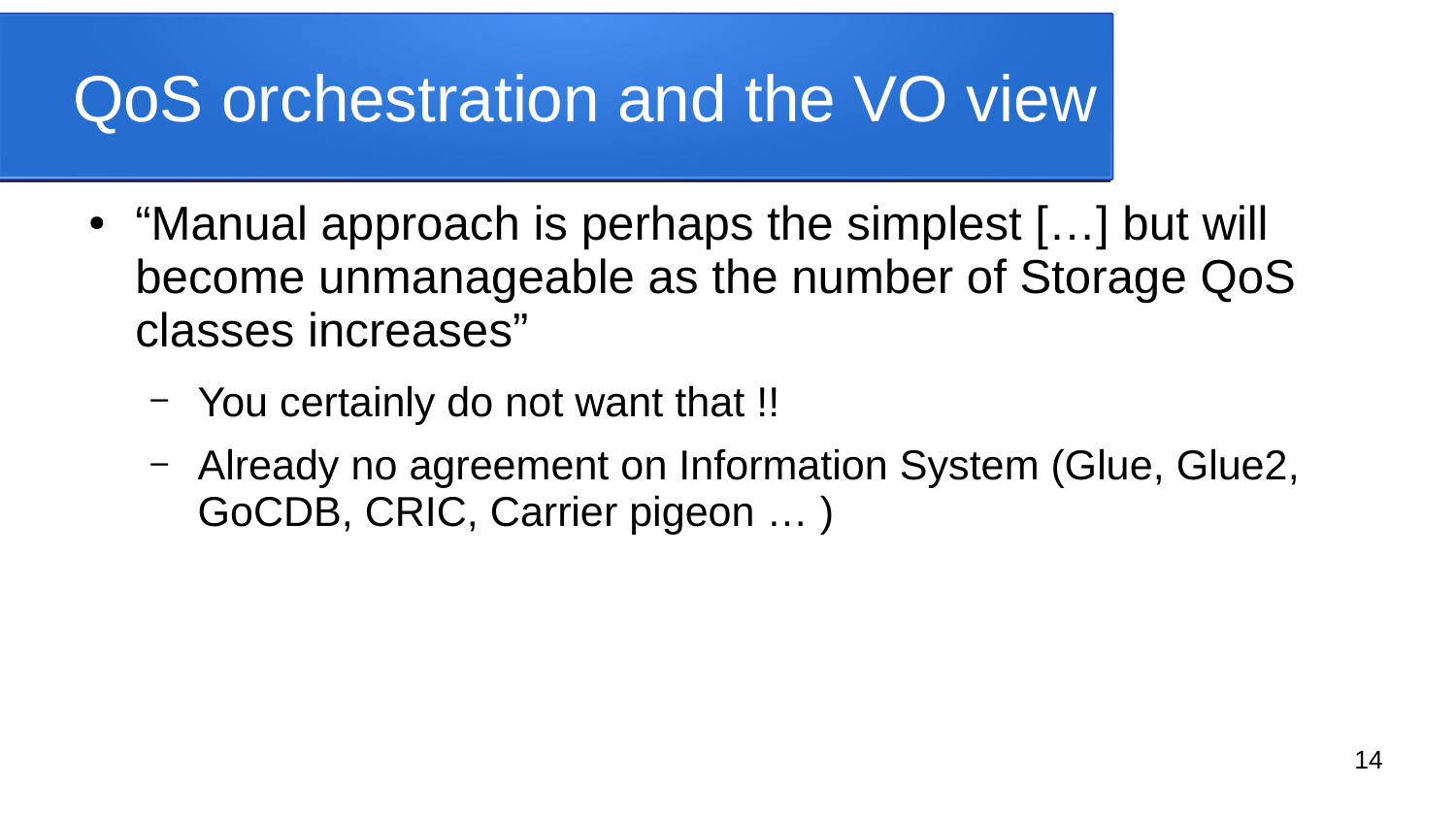# QoS adoption strategies

- In general, example matches quite well with LHCb ideas (see previous slides)
	- $-$  Example 1 "on stage out"  $\sim$  safer disk
	- $-$  Example 3 "cloud storage"  $\sim$  safer tape
- Tactical use of low-durability systems : "automatic recovery from data loss"
	- Please, no usine a gaz
	- Rather standard file format to declare data loss (then consumed by DIRAC or Rucio)
- Optimising cost: "This saving may be passed on in terms of increased storage capacity"

 $-$  :-)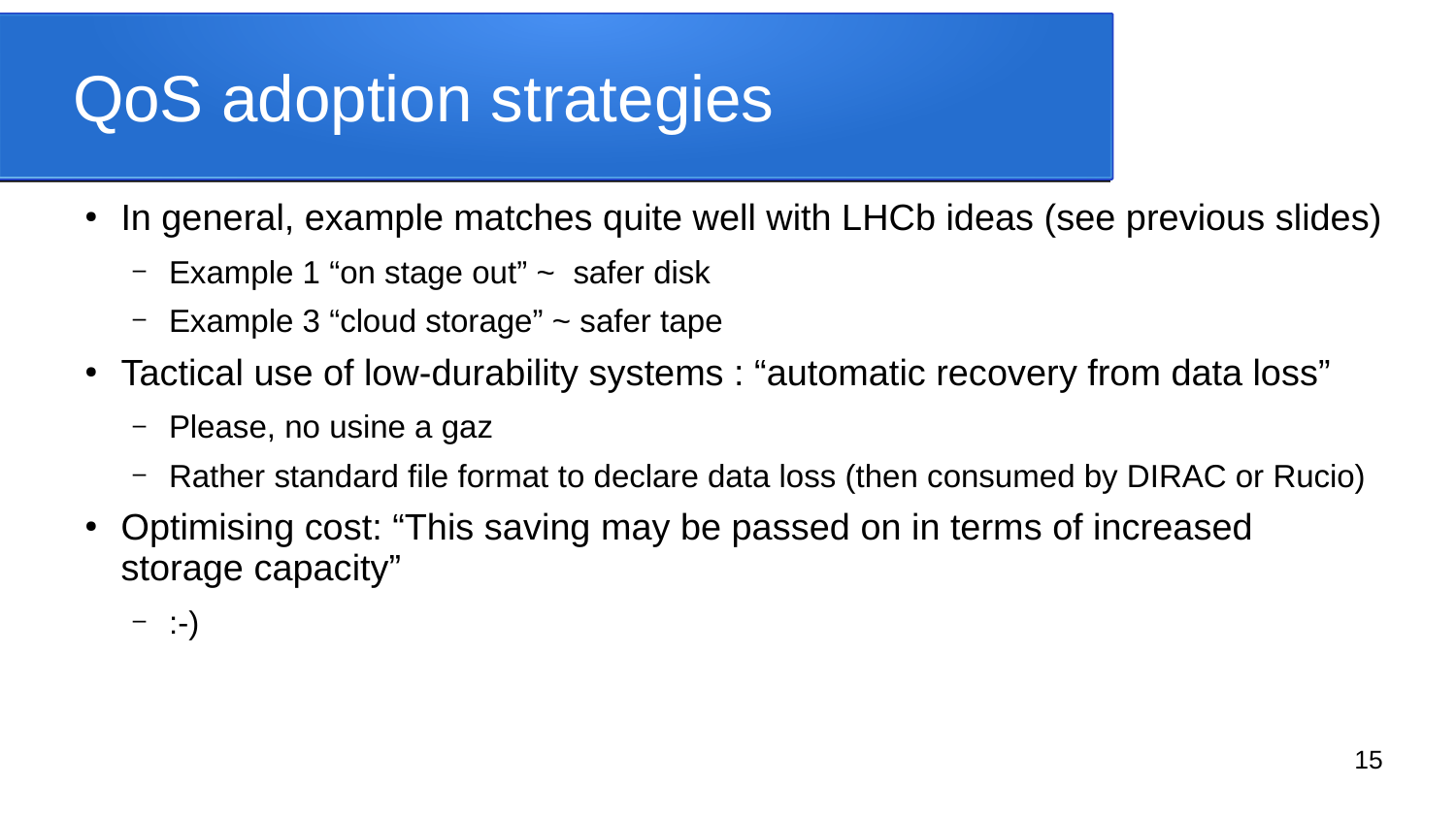# Static and dynamic QoS

- Multiple QoS classes with single storage system
	- Please: no fancy parameters or weird calls
	- Pragmatic: expose the classes via different hostname or namespace
- "Automatic QoS transitions"
	- Mildly fond of the idea
	- LHCb wants dataset consistency across sites
	- If automatic transition, QoS has to be comparable, and invisible to the VO catalog:
		- From Hot (disk) to Colder (slow disk) is OK
		- From Hot (disk) to Cold (tape) is not OK
- "Similar principle could be implemented at the experiment level"
	- In place already for many years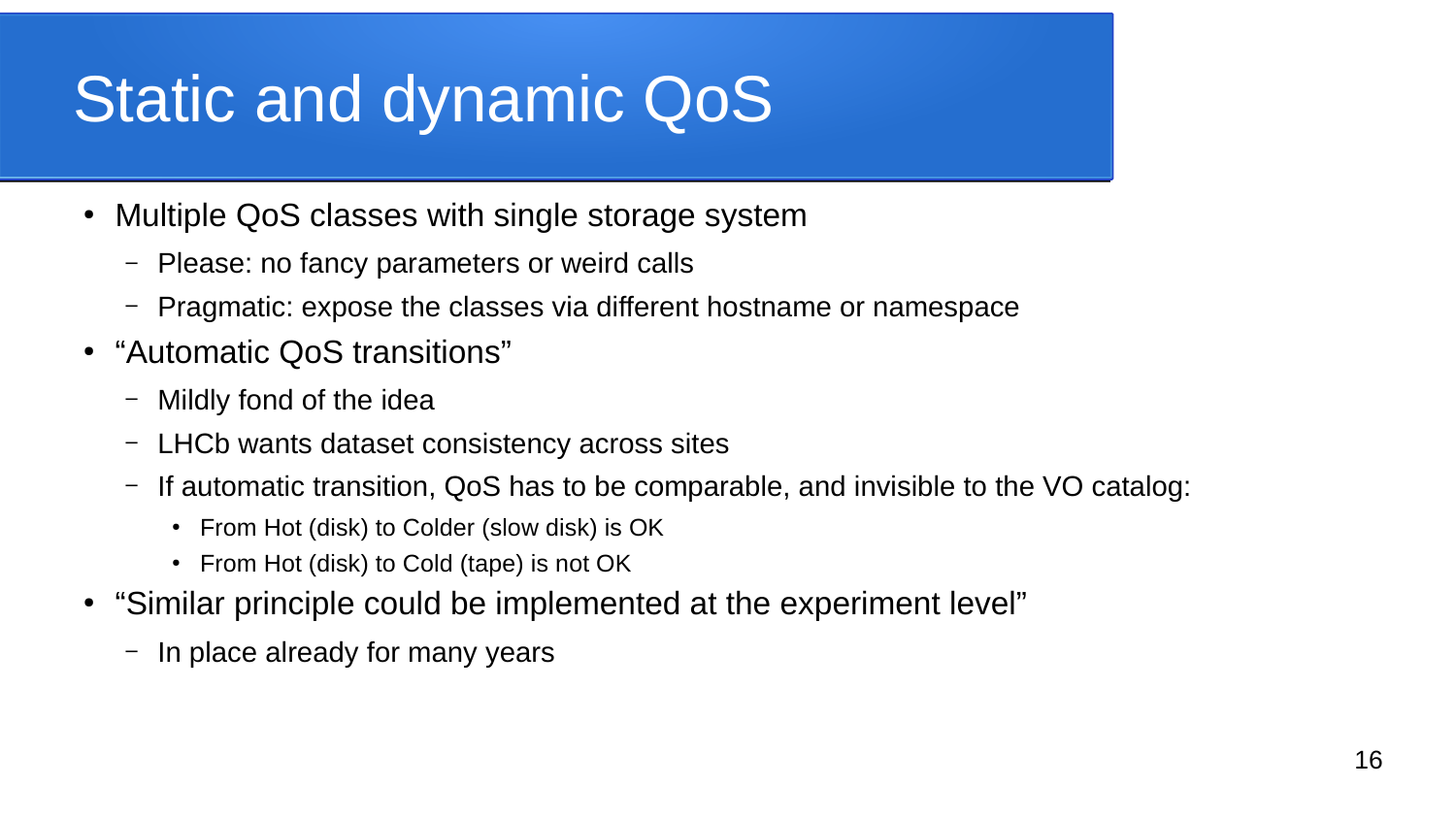# Role of WLCG, Pledge & exposing cost

- Role of WLCG: "Validation of declared storage QoS classes"
	- No absolute values can realistically be assigned
	- Very site dependent
- Cost model: man power and expertise have enormous impact on the cost, not only hardware
- "Some way of compensating sites that have deployed alternative media"
	- Dangerous: you do not want the sites to be too fancy
	- Makes sense only if alternative media asked by the VO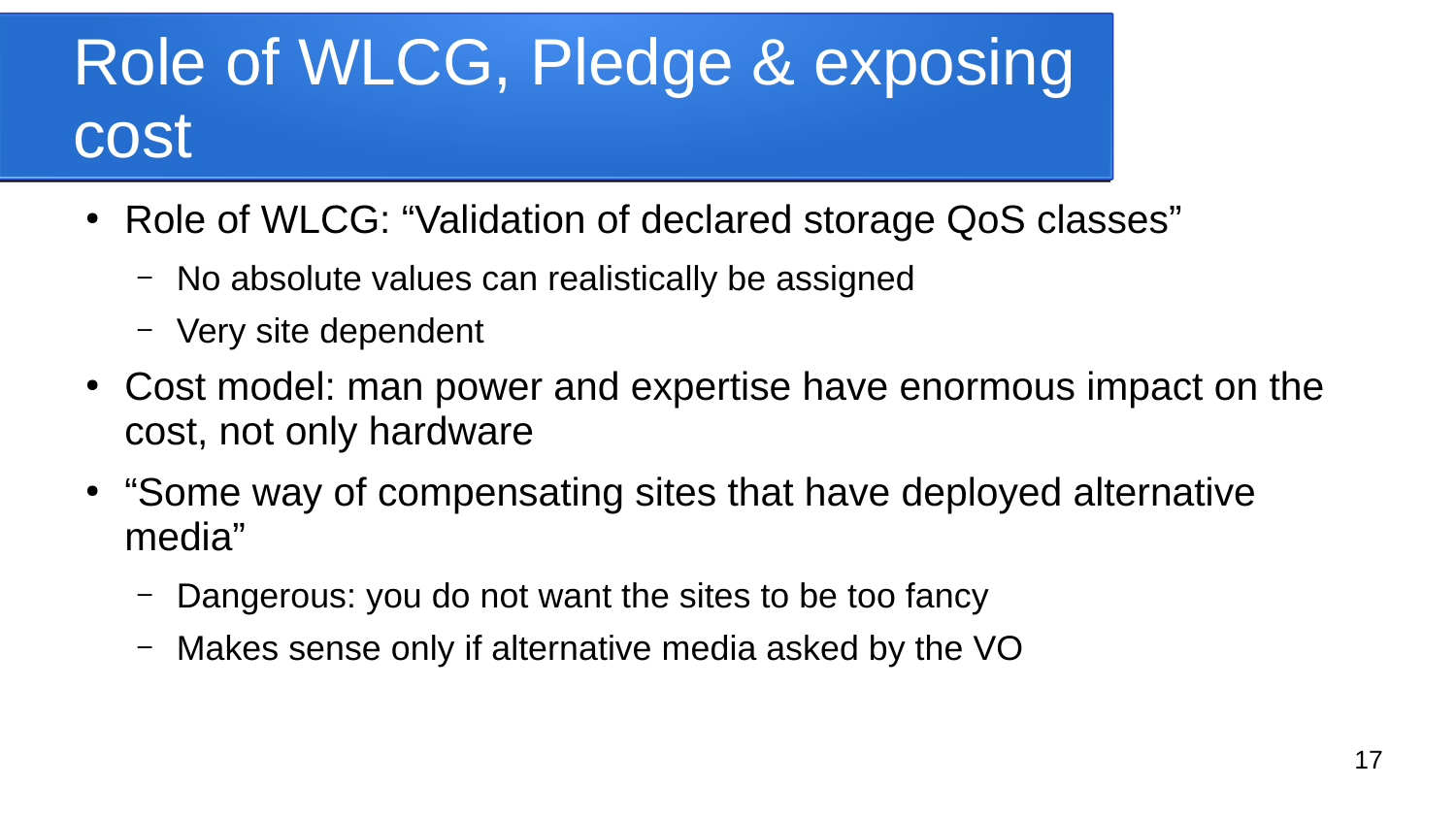

#### A few more thoughts...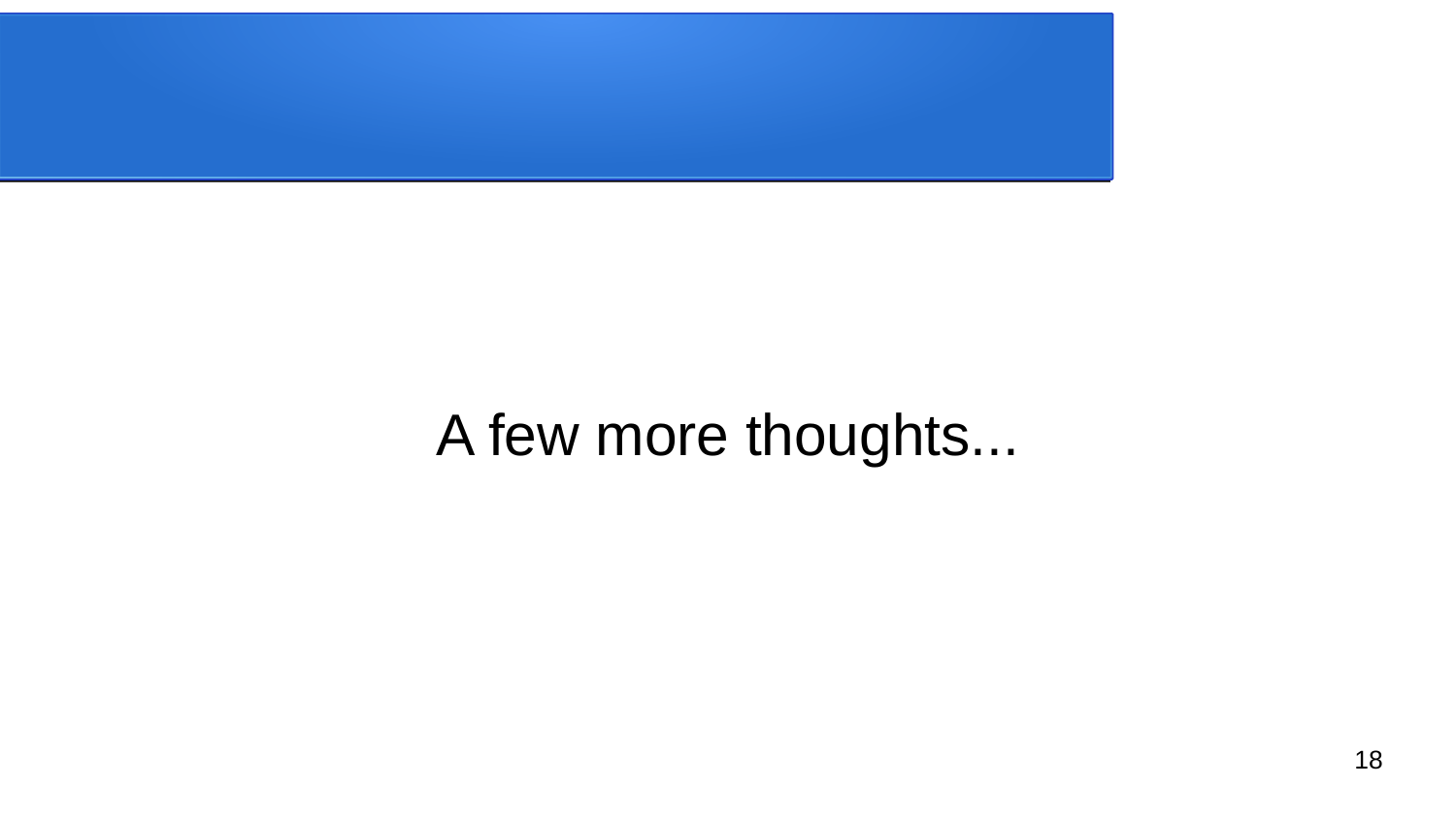# A few more thoughts

- Data locality is paramount, and LHCb will stick to it
	- Run the job where the data is
	- Most civil behavior on shared resources (network congestion, etc)
	- Still convince it is the most efficient way of running (no need for remote caches, transfers, etc)
- The performance of the transition between QoS classes is not mentioned, while very important
	- a.k.a staging
	- Especially if other VOs run rolling staging campaign like LHCb (e.g. Data Carousel)